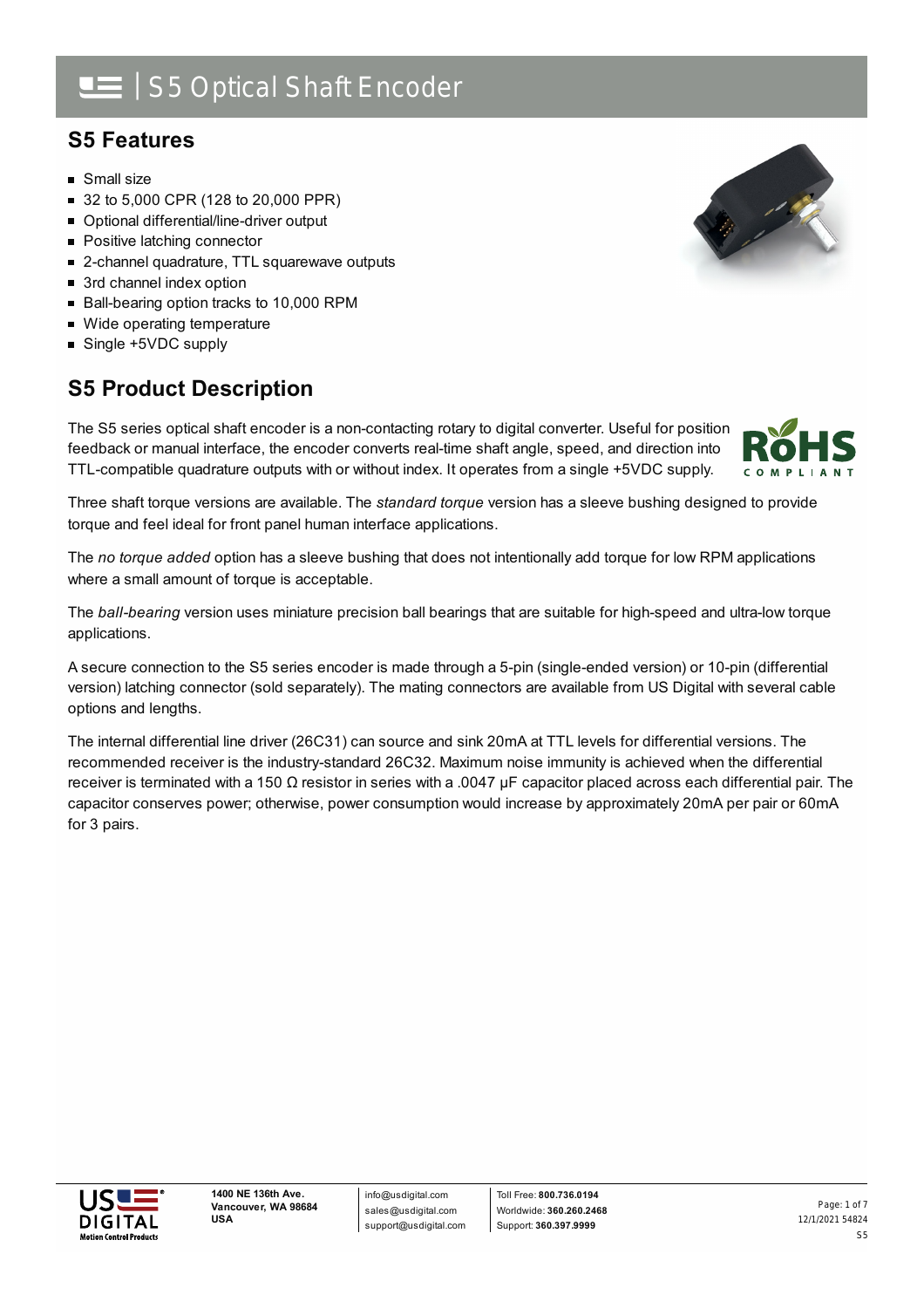# **Mechanical Drawings**



## **Specifications**

#### **ENVIRONMENTAL**

| <b>PARAMETER</b>                                                                                                   | <b>VALUE</b>   | <b>UNITS</b> |
|--------------------------------------------------------------------------------------------------------------------|----------------|--------------|
| Operating Temperature, CPR < 2000                                                                                  | $-40$ to $100$ | C            |
| Operating Temperature, CPR $\geq$ 2000                                                                             | $-25$ to 100   | C            |
| Vibration (5Hz to 2kHz)                                                                                            | 20             | G            |
| Electrostatic Discharge<br>Single-ended (-S version), IEC 61000-4-2<br>Differential (-D version), Human Body Model | ±4<br>± 2      |              |

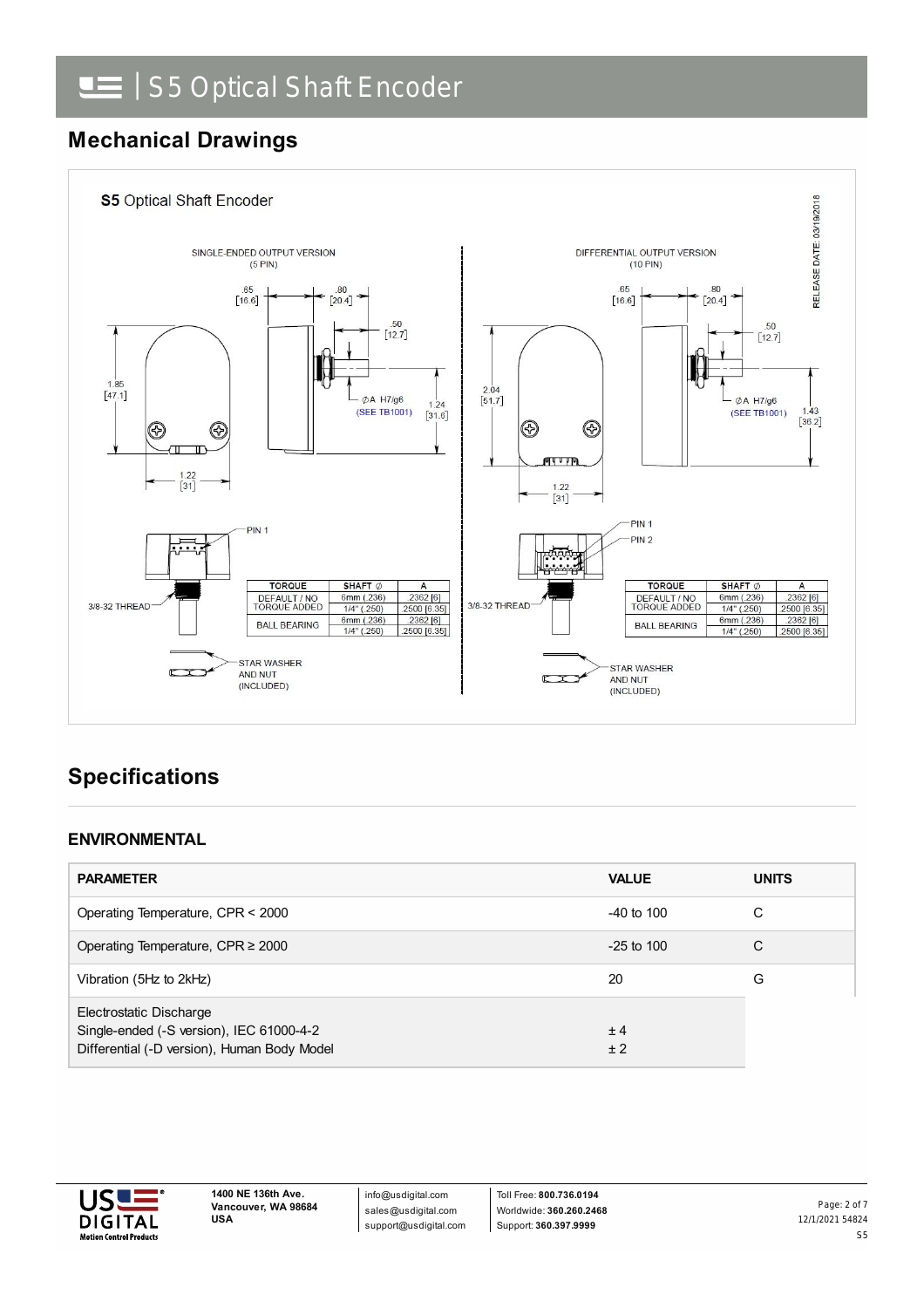#### **MECHANICAL**

| <b>PARAMETER</b>                                                | <b>SLEEVE</b><br><b>BUSHING</b>                   | <b>BALL BEARING</b>                                                                                                                       |
|-----------------------------------------------------------------|---------------------------------------------------|-------------------------------------------------------------------------------------------------------------------------------------------|
| Max. Acceleration                                               | 250000<br>rad/sec <sup>2</sup>                    | 250000 rad/sec <sup>2</sup>                                                                                                               |
| Max. Shaft Speed<br>(mechanical)                                | 100 rpm $(1)$                                     | 10000 rpm (1)                                                                                                                             |
| Max. Shaft Torque                                               | $0.5 \pm 0.2$ in-oz<br>$0.3$ in-oz (N-<br>option) | $0.05$ in-oz                                                                                                                              |
| Max. Shaft Loading                                              | 2 lbs. dynamic<br>20 lbs. static                  | 1 lb.                                                                                                                                     |
| <b>Bearing Life</b>                                             | >1000000<br>revolutions                           | $L_{10} = (19.3/F_r)^{3}$ *<br>Where $L_{10}$ = bearing life in millions of revs, and<br>$F_r$ = radial shaft loading in pounds           |
| Weight<br>Single-ended<br><b>Differential</b>                   | 1.01 oz.<br>$1.28$ oz.                            | 1.15 oz.<br>$1.42$ oz.                                                                                                                    |
| Max. Shaft Runout                                               | 0.0015 in.<br>TLIR.                               | 0.0015 in. T.I.R.                                                                                                                         |
| Max. Panel Nut<br><b>Tightening Torque</b>                      | 20 in-lbs                                         | 20 in-lbs                                                                                                                                 |
| Technical Bulletin TB1001 - Shaft and<br><b>Bore Tolerances</b> |                                                   | Download (https://www.usdigital.com/support/resources/reference/technical-docs/technical-<br>bulletins/shaft-and-bore-tolerances-tb1001/) |

\* Only valid with negligible axial shaft loading.

(1) The maximum speed due to electrical considerations is dependent on the CPR. See the EM1 *(https://www.usdigital.com/products/encoders/incremental/modules/em1/)* and EM2 *(https://www.usdigital.com/products/encoders/incremental/modules/em2/)* product pages.

#### **PHASE RELATIONSHIP**

B leads A for clockwise shaft rotation, and A leads B for counterclockwise rotation viewed from the shaft side of the encoder.

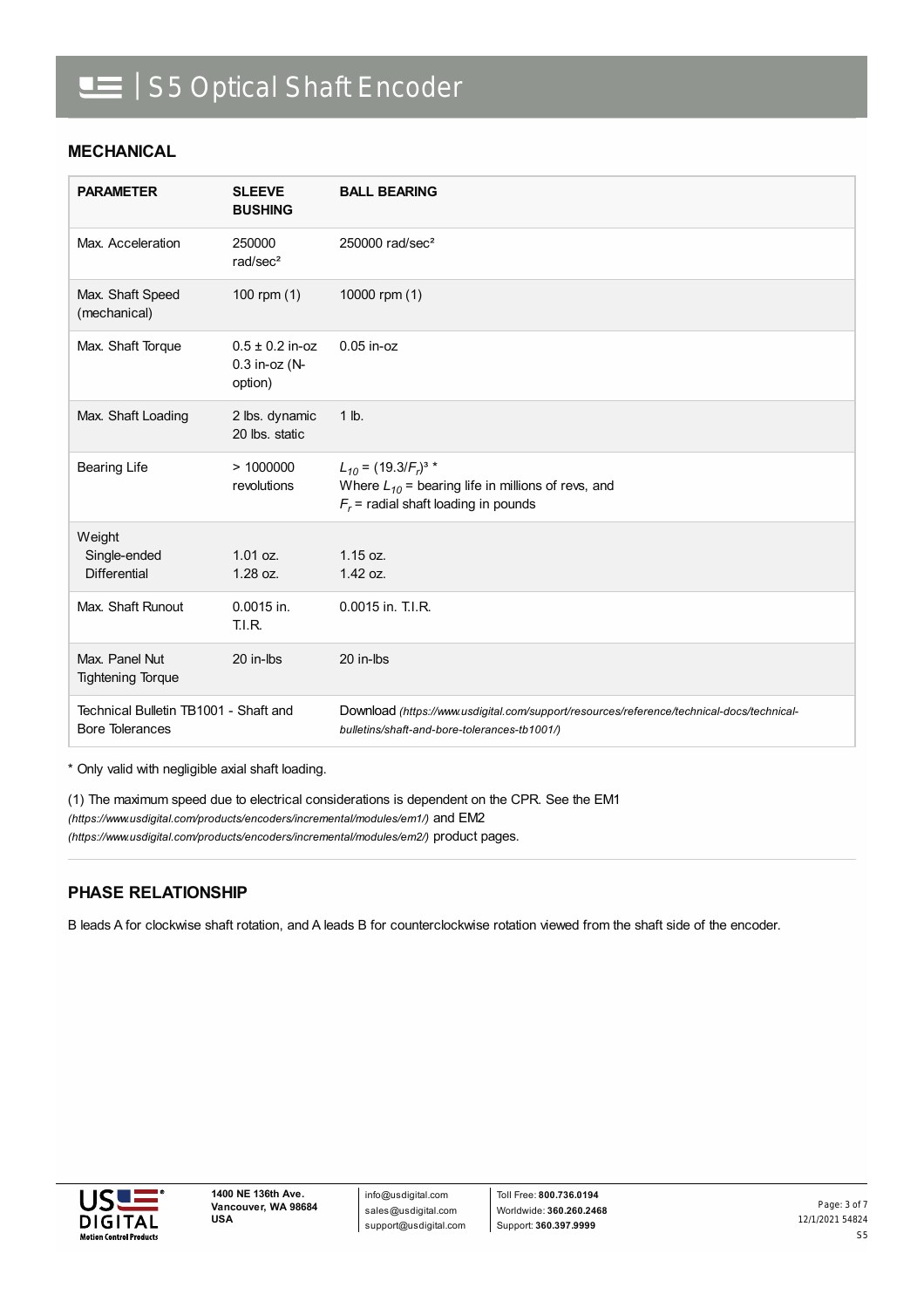#### **SINGLE-ENDED ELECTRICAL**

- Specifications apply over the entire operating temperature range.
- Typical values are specified at Vcc = 5.0Vdc and 25°C.

For complete details, see the EM1 *[\(https://www.usdigital.com/products/encoders/incremental/modules/em1/\)](https://www.usdigital.com/products/encoders/incremental/modules/em1/)* or EM2 *(https://www.usdigital.com/products/encoders/incremental/modules/em2/)* product pages.

| <b>PARAMETER</b>           | MIN. | TYP. | MAX. | <b>UNITS</b> | <b>CONDITIONS</b>                        |
|----------------------------|------|------|------|--------------|------------------------------------------|
| Supply Voltage             | 4.5  | 5.0  | 5.5  | V            |                                          |
| Supply Current             |      | 27   | 33   | mA           | $CPR < 500$ , no load                    |
|                            |      | 54   | 62   | mA           | CPR $\geq$ 500 and < 2000, no load       |
|                            |      | 72   | 85   | mA           | $CPR \ge 2000$ , no load                 |
| Low-level Output           |      |      | 0.5  | V            | $I_{OL}$ = 8mA max., CPR < 2000          |
|                            |      |      | 0.5  | V            | $I_{OL}$ = 5mA max., CPR $\geq$ 2000     |
|                            |      | 0.25 |      | V            | no load, CPR ≥ 2000                      |
| High-level Output          | 2.0  |      |      | V            | $I_{OH}$ = -8mA max. and CPR < 2000      |
|                            | 2.0  |      |      | V            | $I_{OH}$ = -5mA max. and CPR $\geq$ 2000 |
|                            |      | 4.8  |      | $\vee$       | no load and CPR < 2000                   |
|                            |      | 3.5  |      | V            | no load and CPR $\geq$ 2000              |
| Output Current Per Channel | $-8$ |      | 8    | mA           | CPR < 2000                               |
|                            | $-5$ |      | 5    | mA           | $CPR \geq 2000$                          |
| <b>Output Rise Time</b>    |      | 110  |      | nS           | CPR < 2000                               |
|                            |      | 50   |      | nS           | $CPR \ge 2000$ , $\pm$ 5mA load          |
| Output Fall Time           |      | 100  |      | nS           | CPR < 2000                               |
|                            |      | 50   |      | nS           | $CPR \ge 2000$ , $\pm$ 5mA load          |



info@usdigital.com sales@usdigital.com support@usdigital.com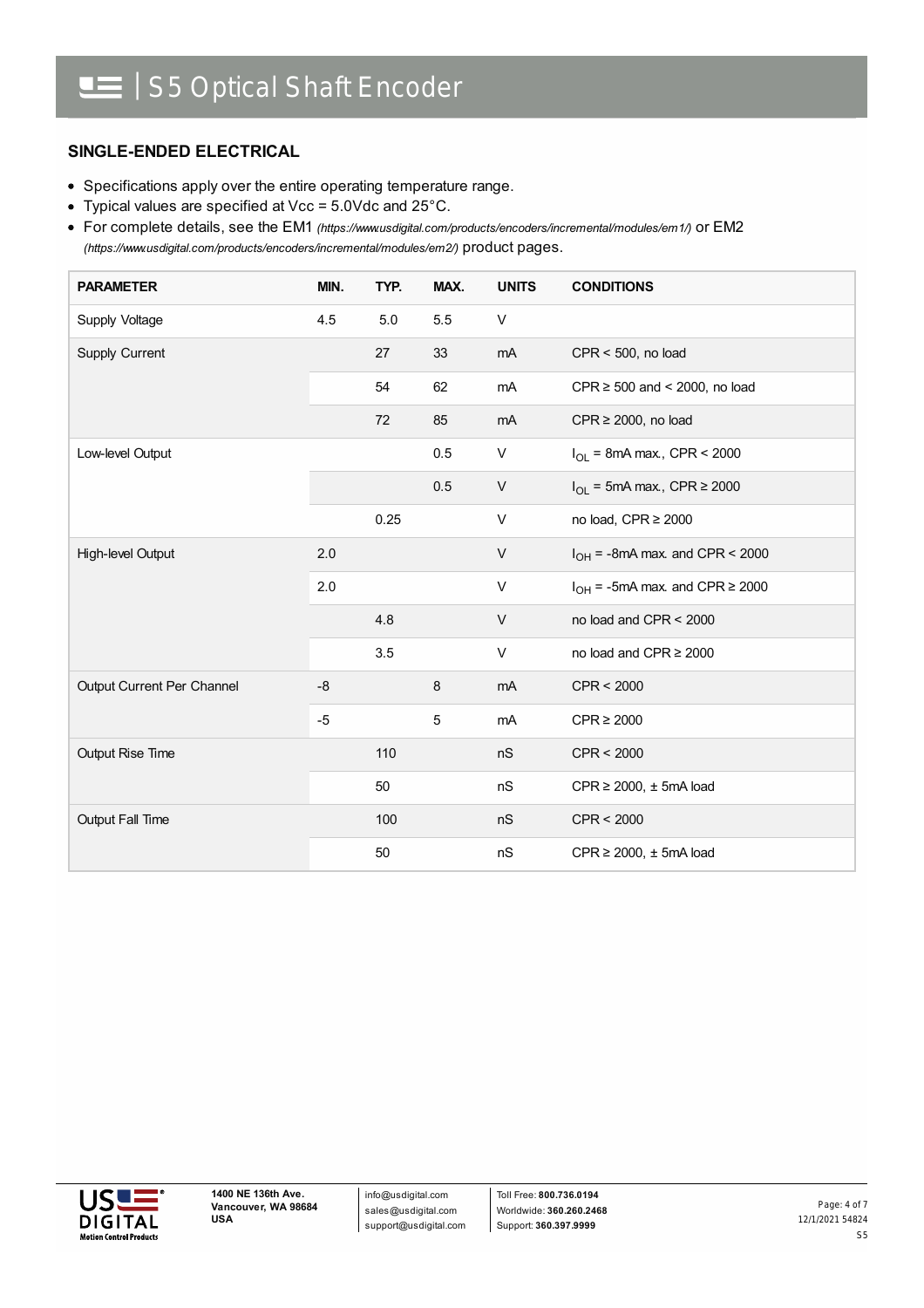#### **DIFFERENTIAL ELECTRICAL**

- Specifications apply over the entire operating temperature range.
- Typical values are specified at Vcc = 5.0Vdc and 25°C.

For complete details, see the EM1 *[\(https://www.usdigital.com/products/encoders/incremental/modules/em1/\)](https://www.usdigital.com/products/encoders/incremental/modules/em1/)* and EM2 *(https://www.usdigital.com/products/encoders/incremental/modules/em2/)* product pages.

| <b>PARAMETER</b>                   | MIN. | TYP. | MAX. | <b>UNITS</b>   | <b>CONDITIONS</b>                  |
|------------------------------------|------|------|------|----------------|------------------------------------|
| Supply Voltage                     | 4.5  | 5.0  | 5.5  | V              |                                    |
| <b>Supply Current</b>              |      | 29   | 36   | m <sub>A</sub> | $CPR < 500$ , no load              |
|                                    |      | 56   | 65   | mA             | CPR $\geq$ 500 and < 2000, no load |
|                                    |      | 74   | 88   | m <sub>A</sub> | CPR $\geq$ 2000, no load           |
| Low-level Output                   |      | 0.2  | 0.4  | V              | $I_{\Omega}$ = 20mA max.           |
| High-level Output                  | 2.4  | 3.4  |      | $\vee$         | $I_{OH}$ = -20mA max.              |
| Differential Output Rise/Fall Time |      |      | 15   | nS             |                                    |

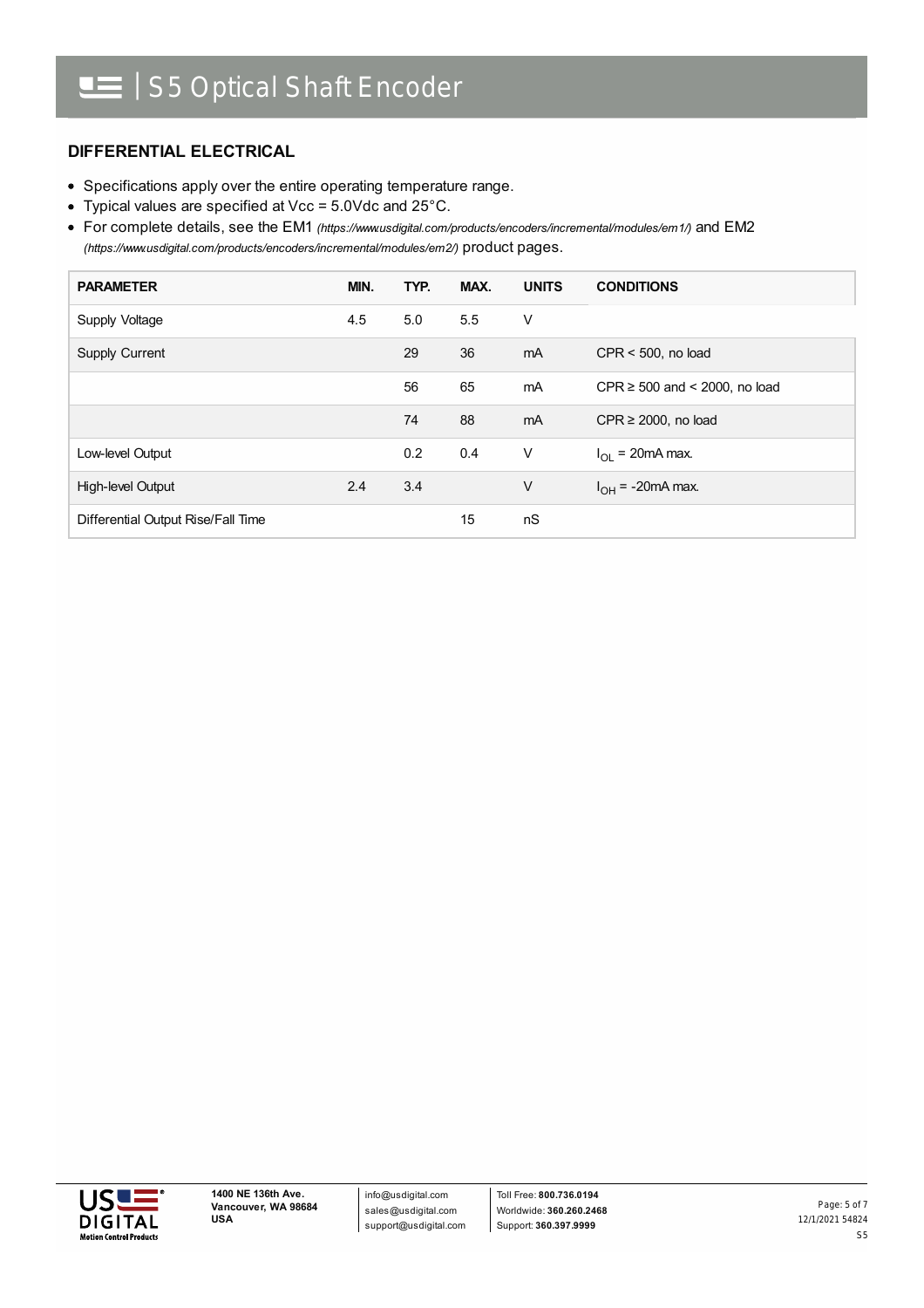#### **PIN-OUTS**

#### **5-PIN SINGLE-ENDED: (1)**

| <b>PIN</b> | <b>DESCRIPTION</b> |
|------------|--------------------|
|            | Ground             |
| 2          | Index              |
| 3          | A channel          |
| 4          | +5VDC power        |
| 5          | <b>B</b> channel   |

#### **10-PIN DIFFERENTIAL STANDARD: (2)**

| <b>PIN</b>                | <b>DESCRIPTION</b> |
|---------------------------|--------------------|
| 1                         | Ground             |
| $\overline{2}$            | Ground             |
| $\ensuremath{\mathsf{3}}$ | Index-             |
| $\overline{\mathbf{4}}$   | Index+             |
| $\sqrt{5}$                | A- channel         |
| $\,6$                     | A+ channel         |
| $\overline{7}$            | +5VDC power        |
| $\,8\,$                   | +5VDC power        |
| $\boldsymbol{9}$          | B- channel         |
| $10$                      | B+ channel         |

(1) 5-pin single-ended mating connector is CON-FC5 *[\(https://www.usdigital.com/products/accessories/connectors/con-fc5/\)](https://www.usdigital.com/products/accessories/connectors/con-fc5/)*.

(2) 10-pin differential mating connector is CON-FC10 *[\(https://www.usdigital.com/products/accessories/connectors/con-fc10/\)](https://www.usdigital.com/products/accessories/connectors/con-fc10/)*.



info@usdigital.com sales@usdigital.com support@usdigital.com